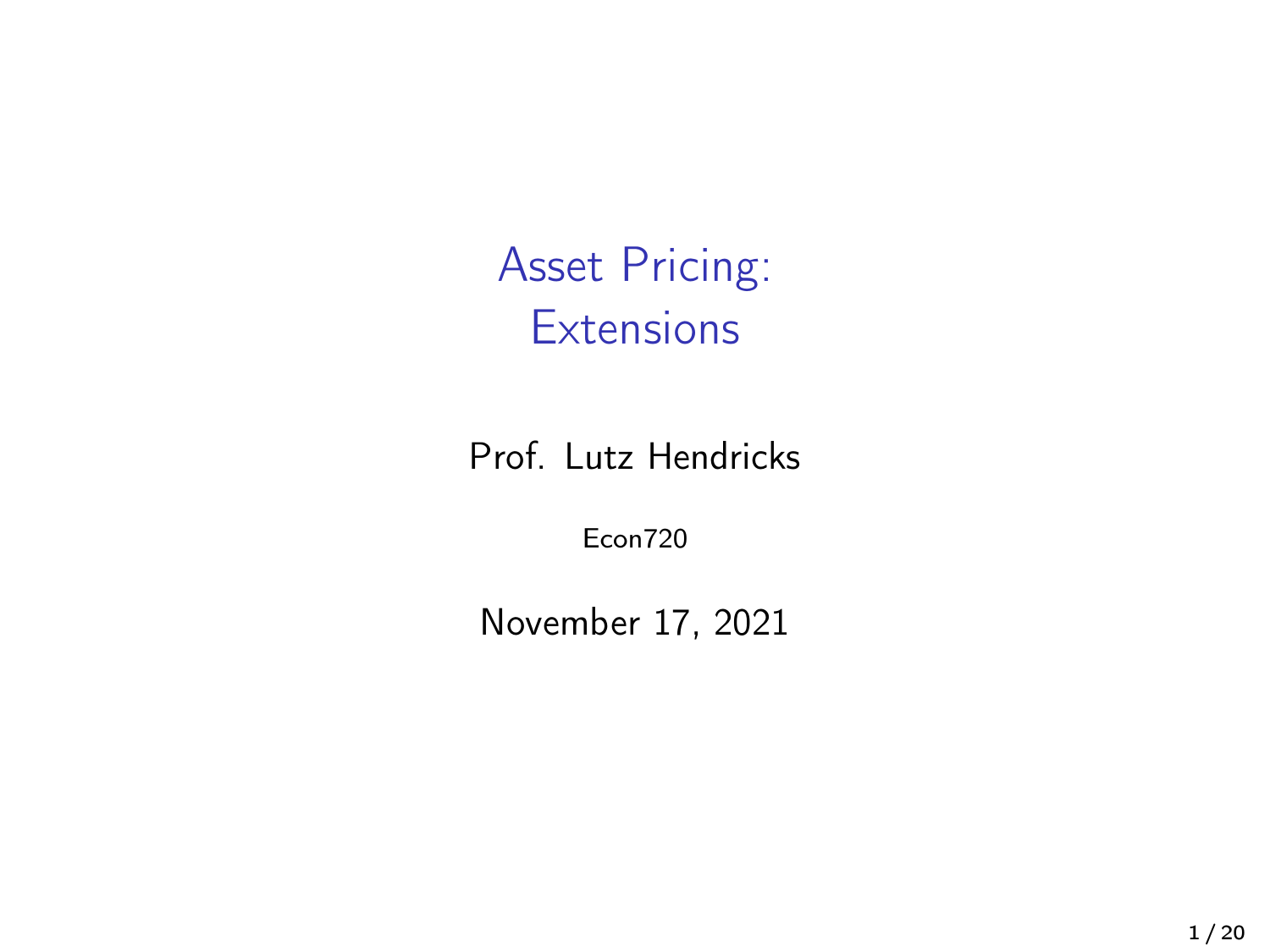## State contingent claims

- $\triangleright$  Some assets pay out only in particular states of the world  $\blacktriangleright$  e.g. insurance contracts
- $\triangleright$  Standard asset pricing formulas apply to those assets.
- $\blacktriangleright$  It just adds notation...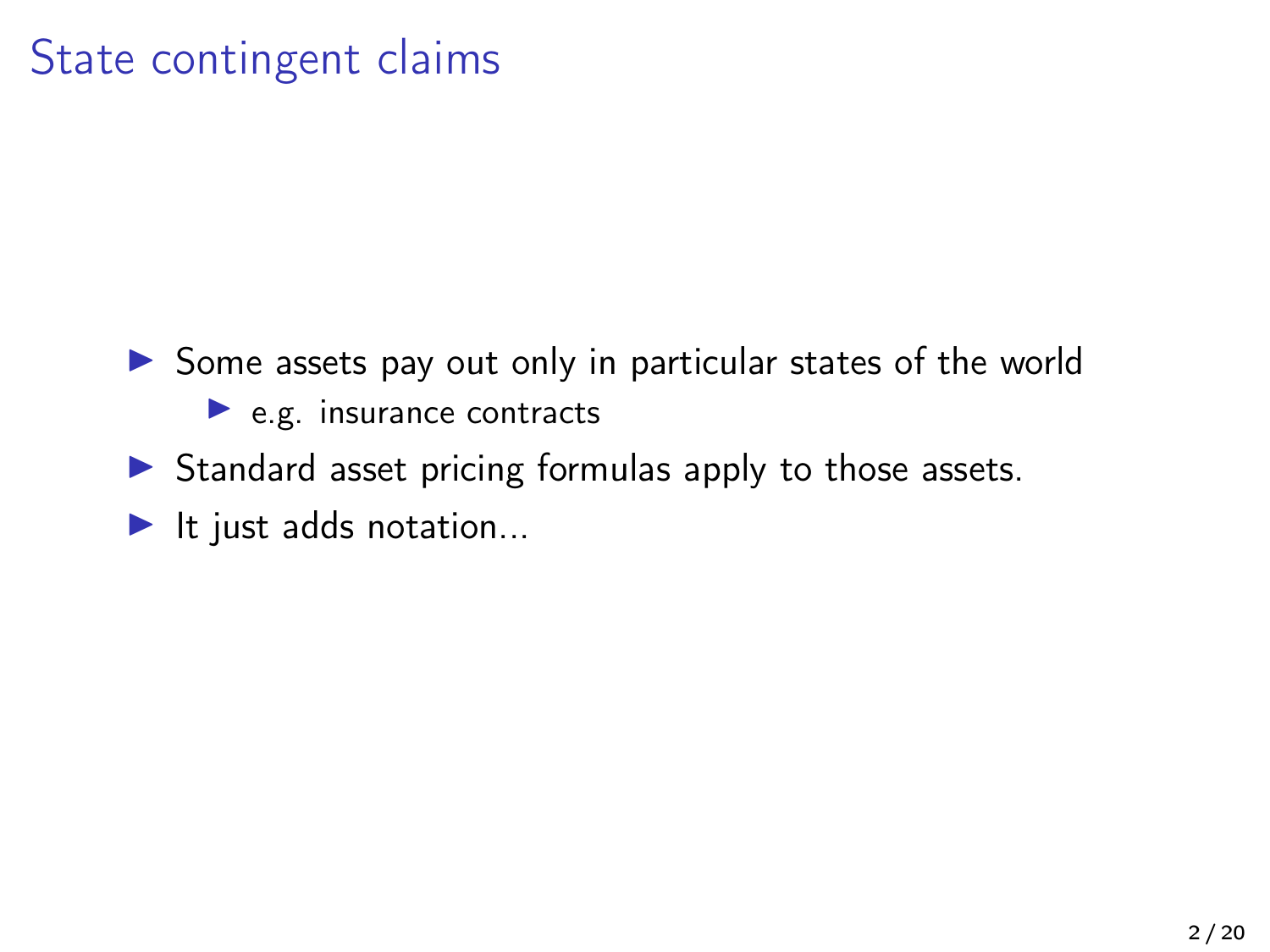## State contingent claims

 $\triangleright$  We start from the Lucas fruit tree model.

 $\blacktriangleright$  In addition to stocks and bonds, households can purchase assets that pay out in exactly one state of the world.

 $\blacktriangleright$  Arrow securities or state contingent claims

- $\blacktriangleright$  Their role in theory:
	- $\blacktriangleright$  given a sufficiently rich set of Arrow securities, we can replicate any asset
	- $\triangleright$  can set up a model with all possible insurance opportunities (complete markets)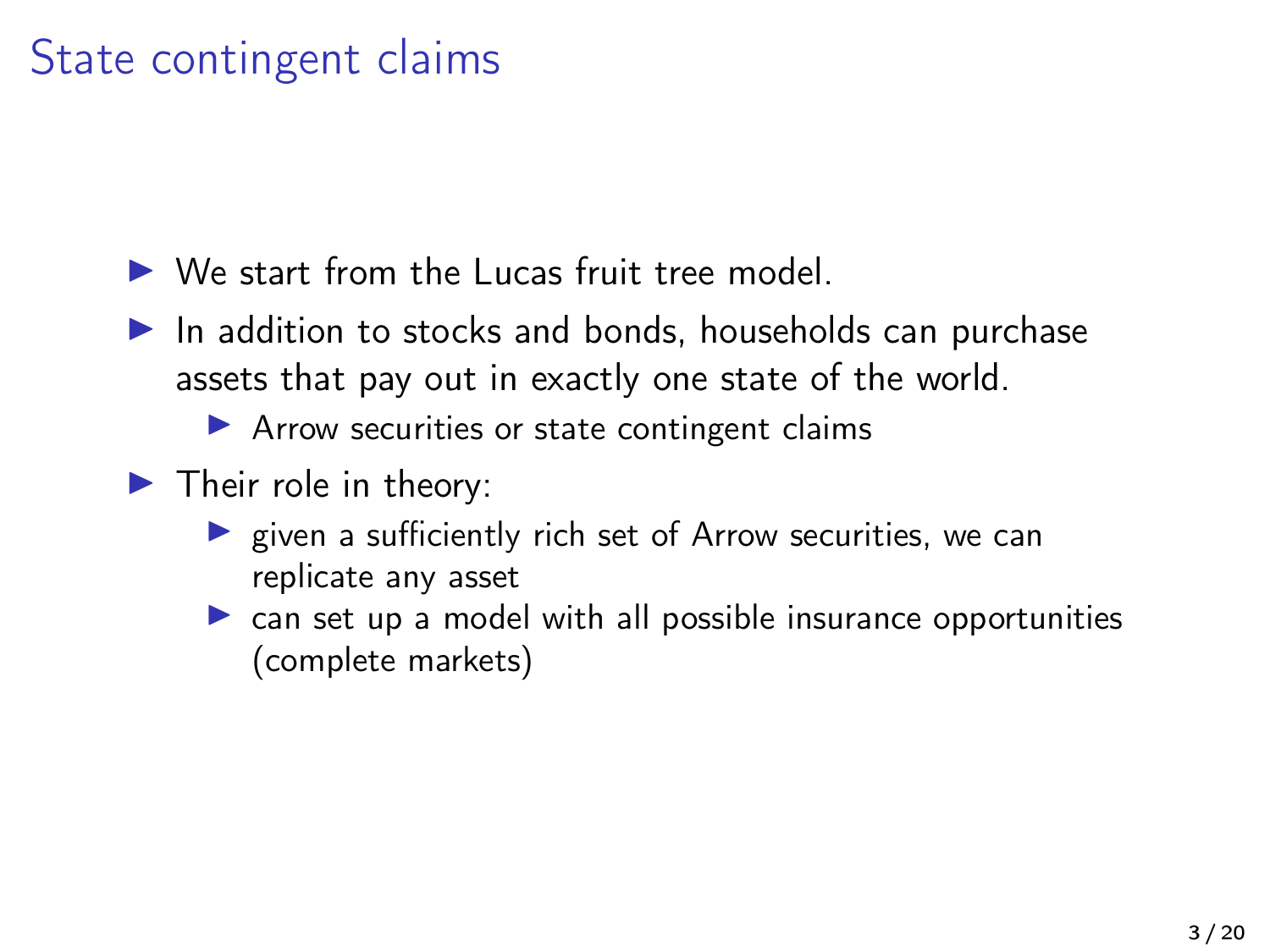#### **Notation**

- quantity purchased of asset that pays out in state  $d'$ :  $y'(d'|d)$ . **If** for convenience just write  $y'(d')$
- $\triangleright$  price of that asset:  $q(d'|d)$ .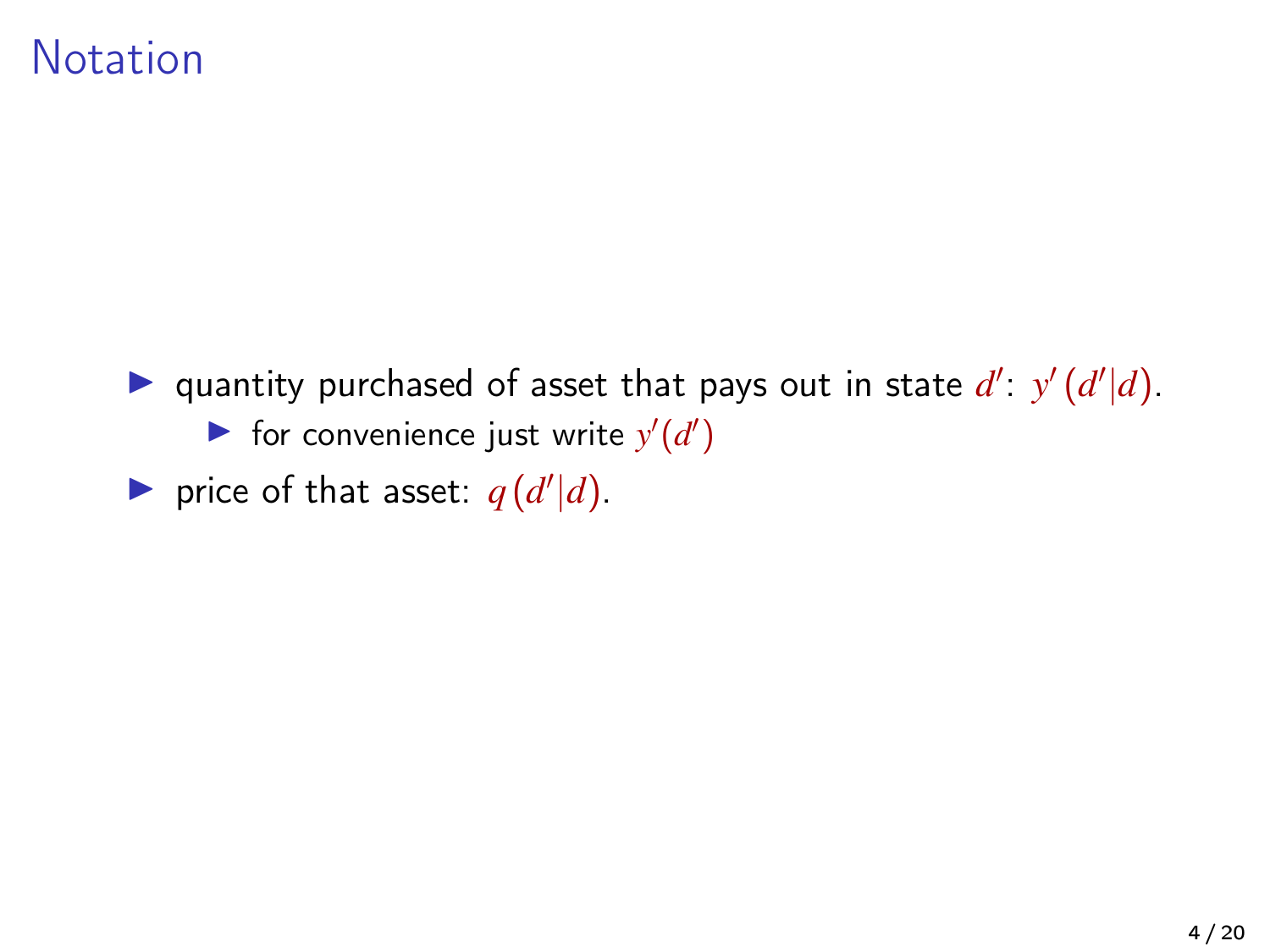## Household

States: all assets held, *k*,*b*, and all *y* (*d*).

 $\blacktriangleright$  call that *s* 

Choices:  $b', k', y' (d')$  for all  $d'$ . Dynamic Program:

$$
V(s,d) = \max_{c,k',b',y'(d')} u(c) + \beta EV(s',d')
$$

subject to

$$
Rb + (p+d)k + y(d) = c + b' + pk' + \sum_{d'} q(d'|d) y'(d')
$$

Note: only the *y* matching the realized value of *d* pays out.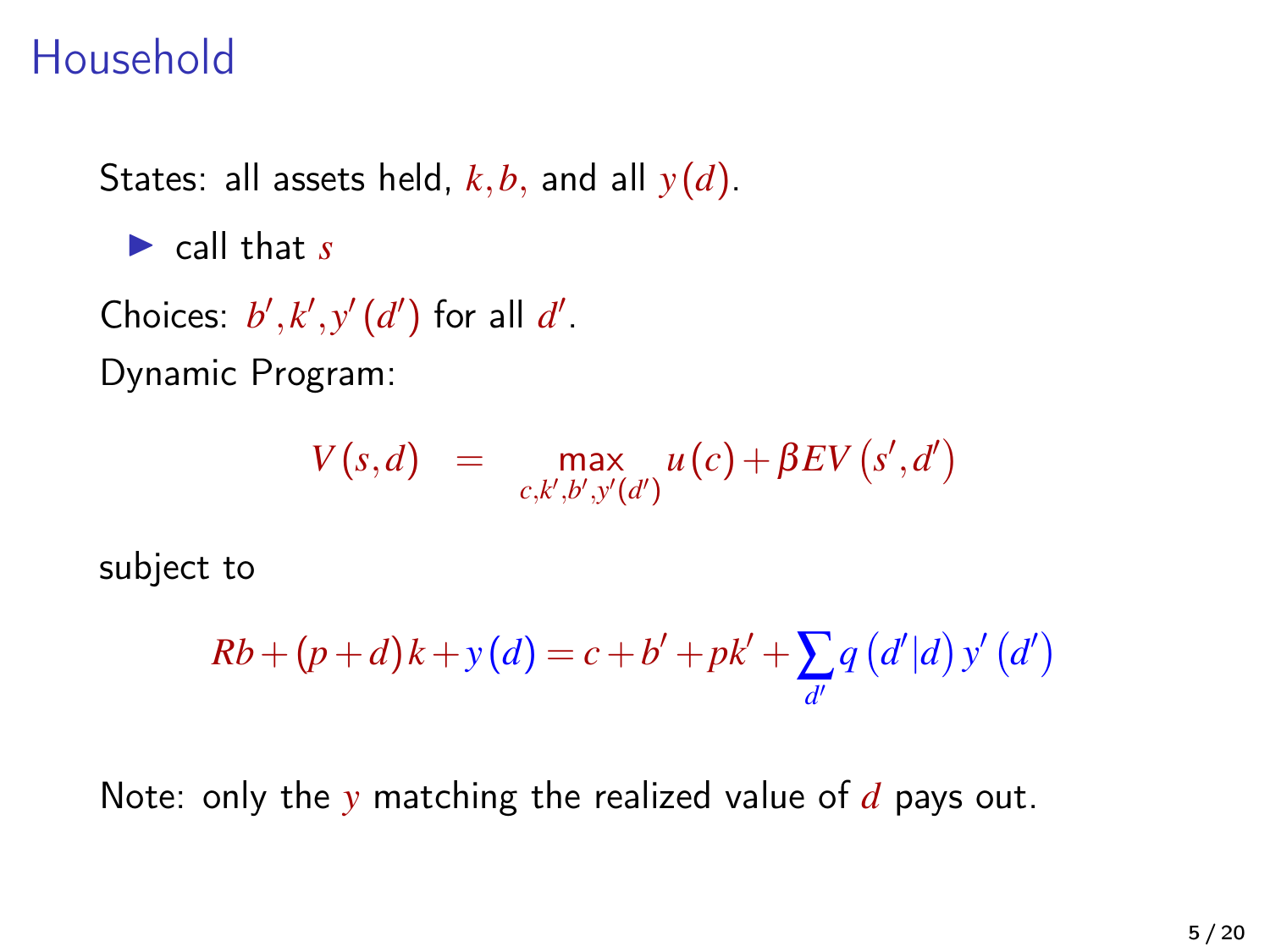First-order conditions for state contingent claims

Applying the Lucas asset pricing equation:

$$
1 = \mathbb{E}\left\{MRS_{t+1}\frac{\mathbb{I}(d')}{q(d',d)}\right\}
$$

Special feature of Arrow securities: Only one term in the  $E$  is non-zero:

$$
1 = \Pr\left(d'|d\right) \frac{\beta u'(c[s', d'])}{u'(c[s, d])} \frac{1}{q(d'|d)}\tag{1}
$$

where the rate of return on the state contingent claim is 1/*q*.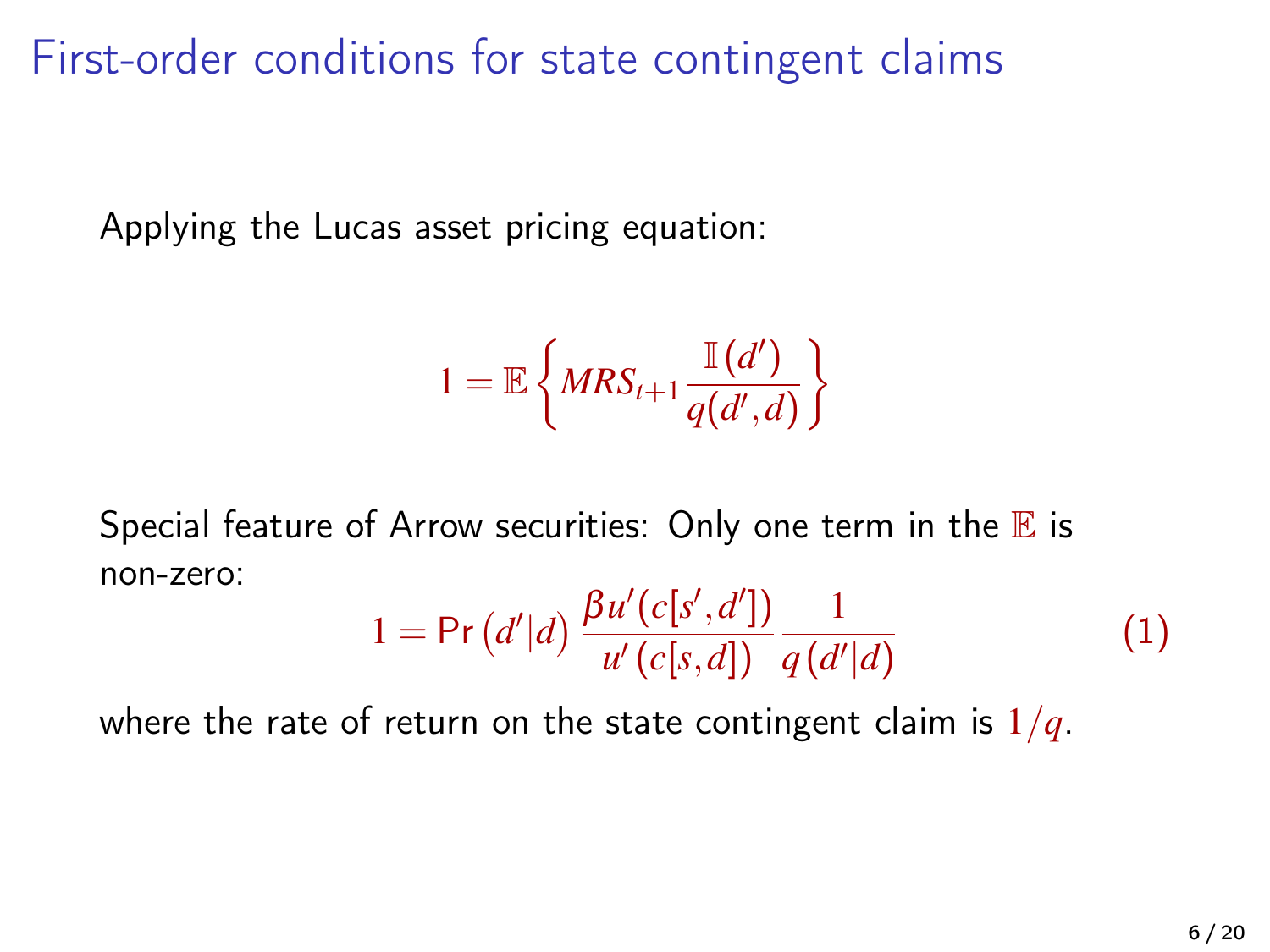## The long derivation

FOC:

$$
u'(c) q(d'|d) = \beta \Pr(d'|d) V_{y(d')} (s', d')
$$

Envelope:

$$
V_{y(d)}(s,d) = u'(c)
$$
\n
$$
V_{y(d)}(s,\hat{d}) = 0, \ \hat{d} \neq d
$$
\n(2)

Note: only the *y* matching the realized value *d* has value.

$$
u'(c[s,d]) q(d'|d) = \beta \Pr(d'|d) u'(c[s',d']) \tag{4}
$$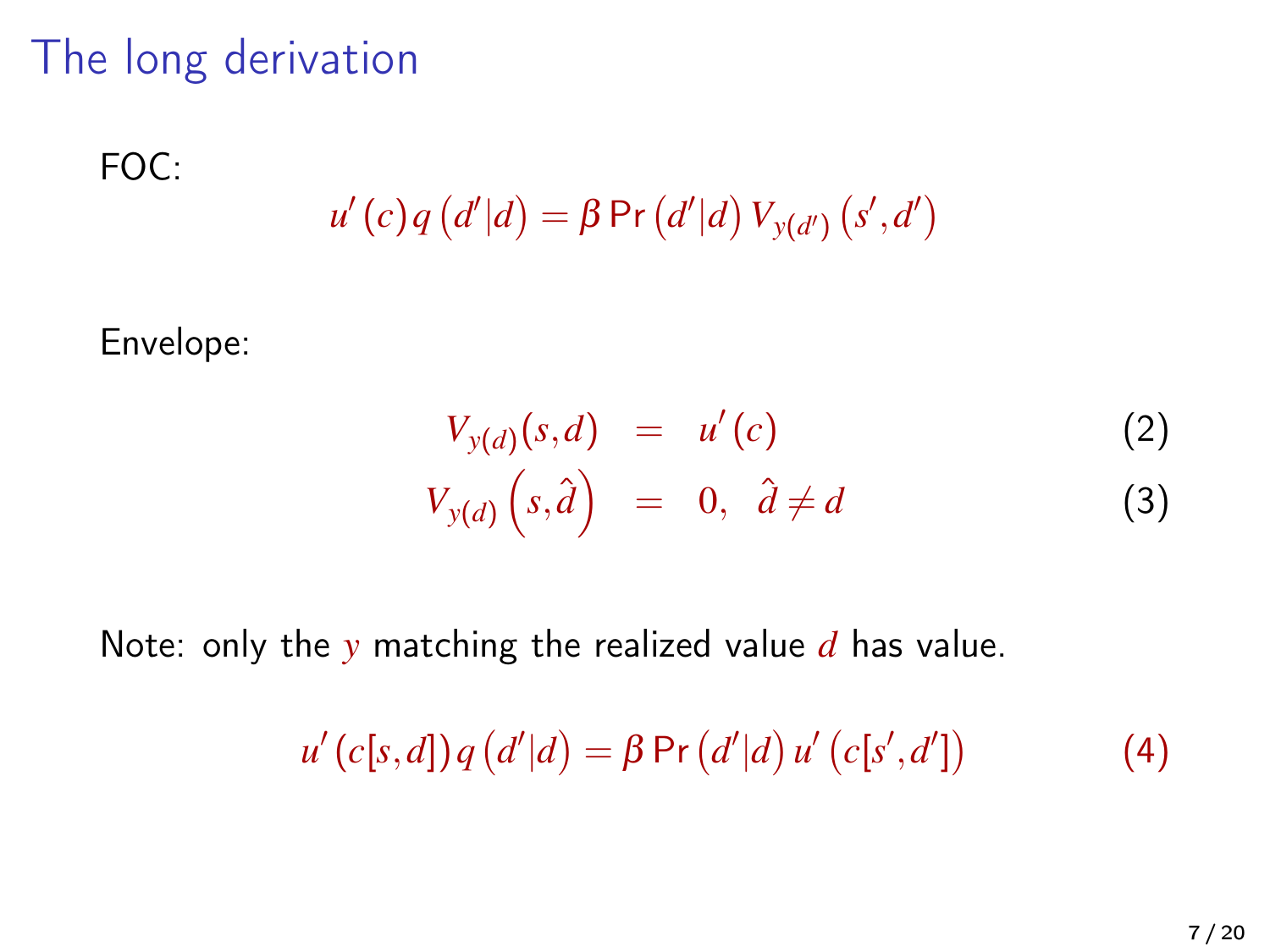Note how we can replicate any asset with a combination of state contingent claims:

- **If** risk free bond = hold one claim for every  $d'$
- rian capital = hold  $R'(d')$  claims for every  $d'$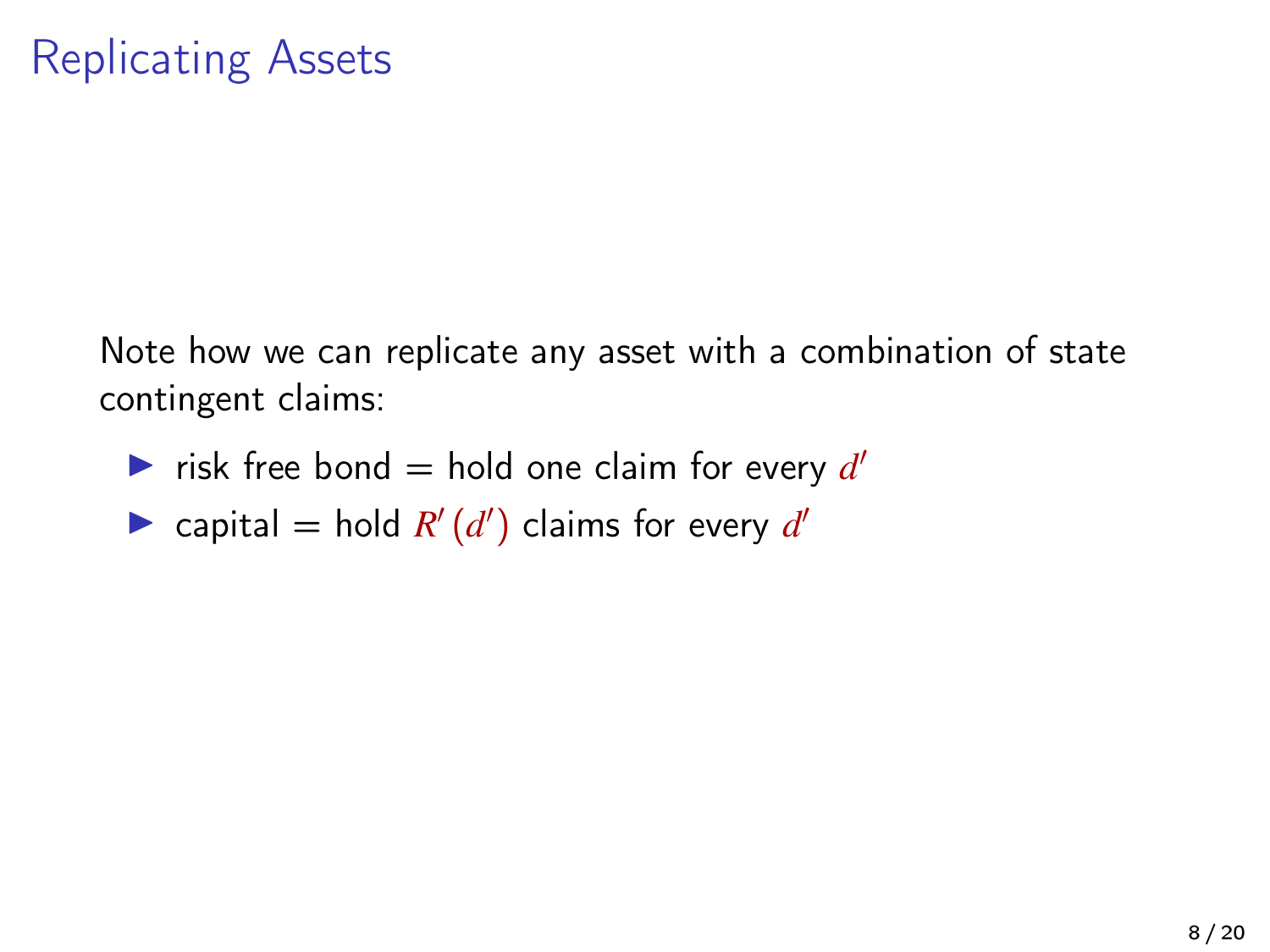# Adding Bonds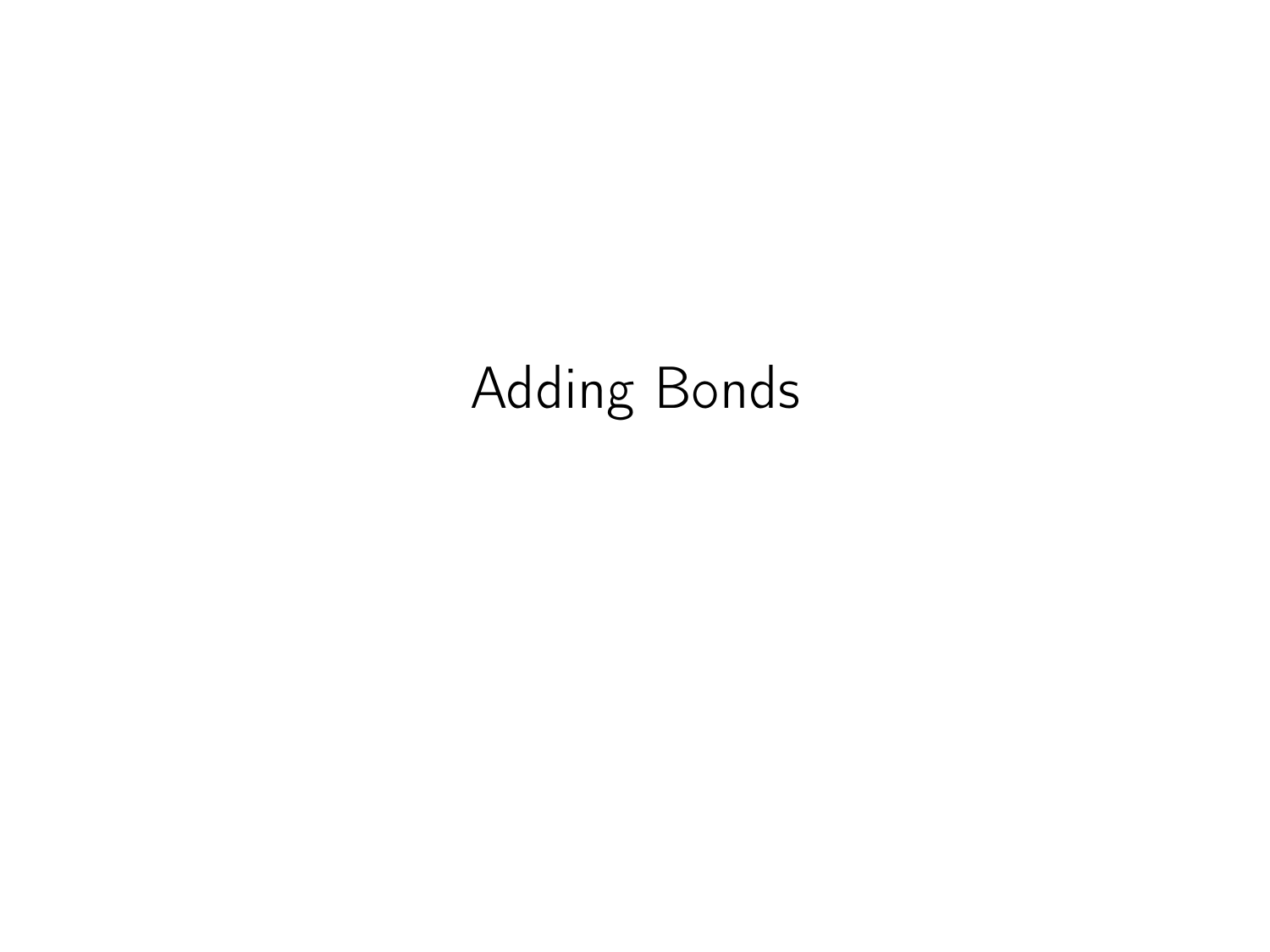## Adding Bonds

We add bonds of different maturities to the Lucas model In each period, maturity *n* bonds are issued.

 $\blacktriangleright$  They pay 1 unit of consumption *n* periods from now. Bonds issued earlier are traded in secondary markets.

- $\blacktriangleright$  for maturities  $i = 1, ..., n$ .
- $\blacktriangleright$  prices are  $p_{t,i}$ .

A maturity 1 bond becomes a maturity 0 bond next period.

It pays 1 unit of consumption and then disappears.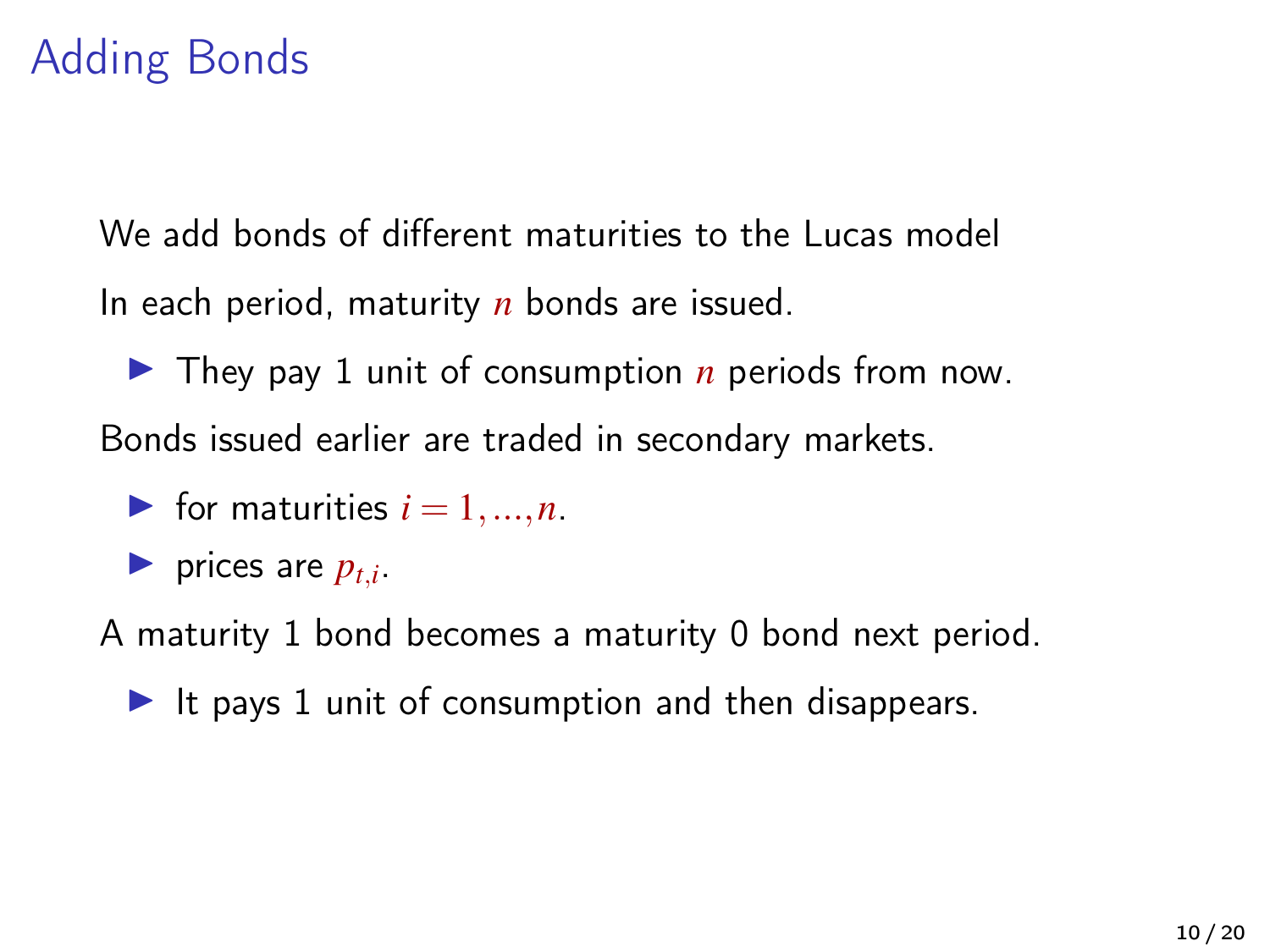## Household Problem

State variables in period *t*:

- $\blacktriangleright$  *s<sub>t</sub>* shares
- $\triangleright$  *b*<sub>t*i*</sub> bonds for *i* = 0, ..., *n* − 1
- because a maturity  $i+1$  bond purchased yesterday is a maturity *i* bond today.

Controls in period *t*:

- $\blacktriangleright$   $s_{t+1}$ : share purchases
- $\triangleright$  *b*<sub>*t*+1,*i*</sub> for *i* = 0, ..., *n* − 1: bond purchases
- $\blacktriangleright$   $c_t$ : consumption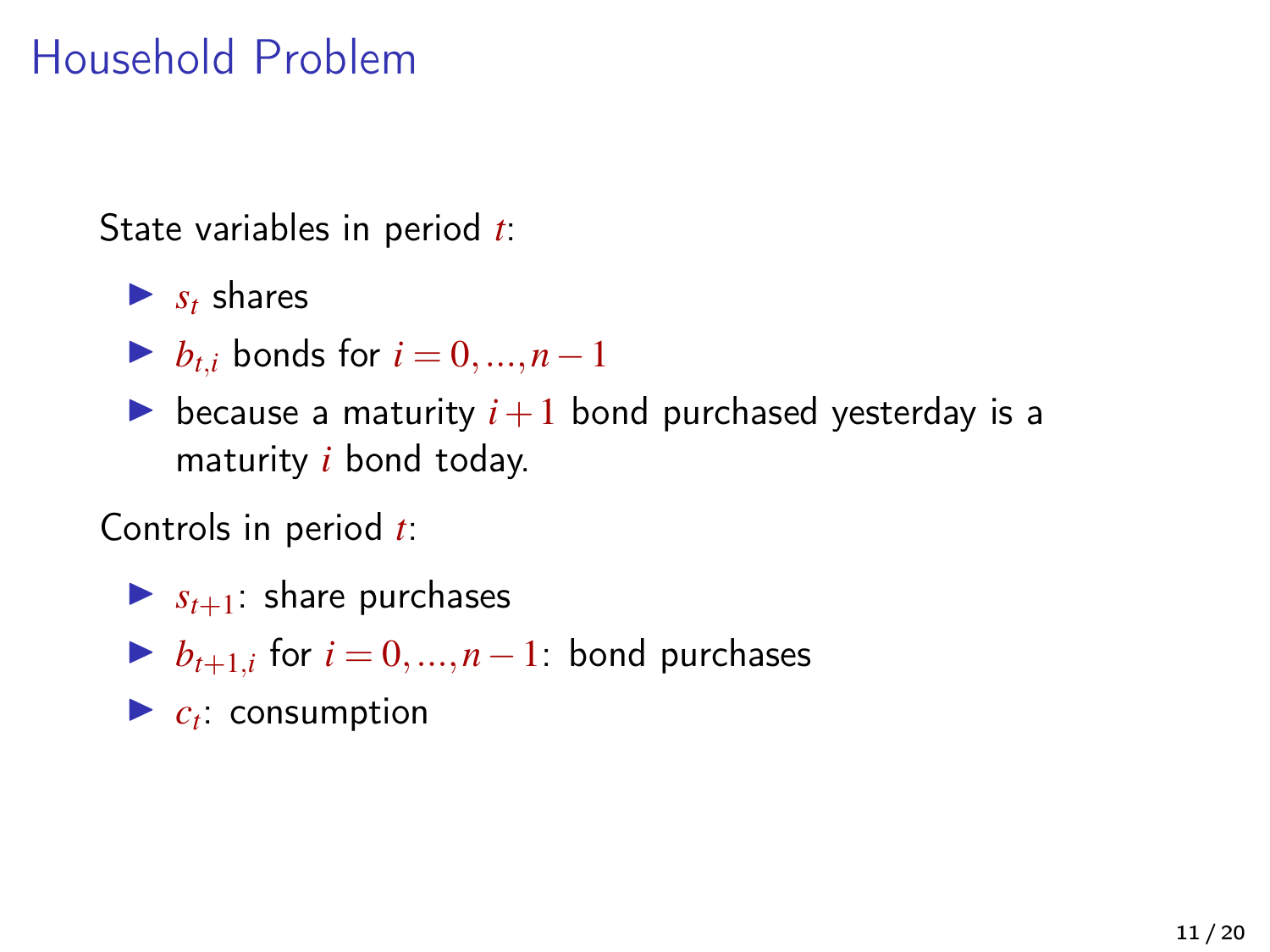#### Dynamic Program

$$
V(s, b_0, ..., b_{n-1}; d) = \max u(c) + \mathbb{E}\beta V(s', b'_0, ..., b'_{n-1}; d')
$$
 (5)

subject to the budget constraint

$$
c + \sum_{i=1}^{n} p_i b'_{i-1} + ps' = (p+d)s + \sum_{i=0}^{n-1} p_i b_i
$$
 (6)

First-order conditions for stocks are standard.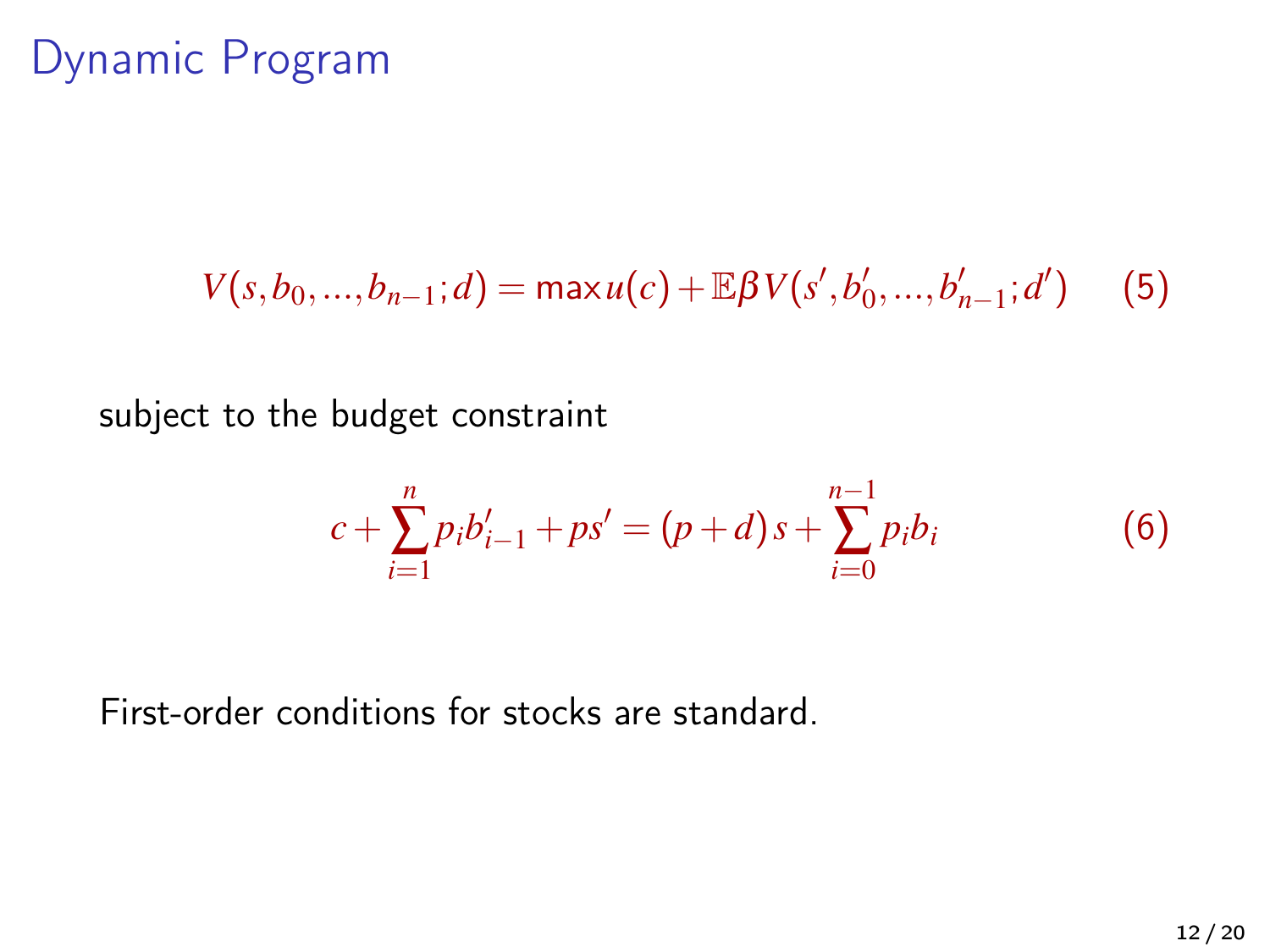First order conditions: bonds

$$
b'_{i}: u'(c)p_{i+1} = \beta \mathbb{E} V_{b_{i}}(\cdot')
$$
 (7)

Envelope:

$$
V_{b_i} = u'(c)p_i \tag{8}
$$

Euler equation:

 $u'(c)p_{i+1} = \beta \mathbb{E} u'(c')p'_i$ (9)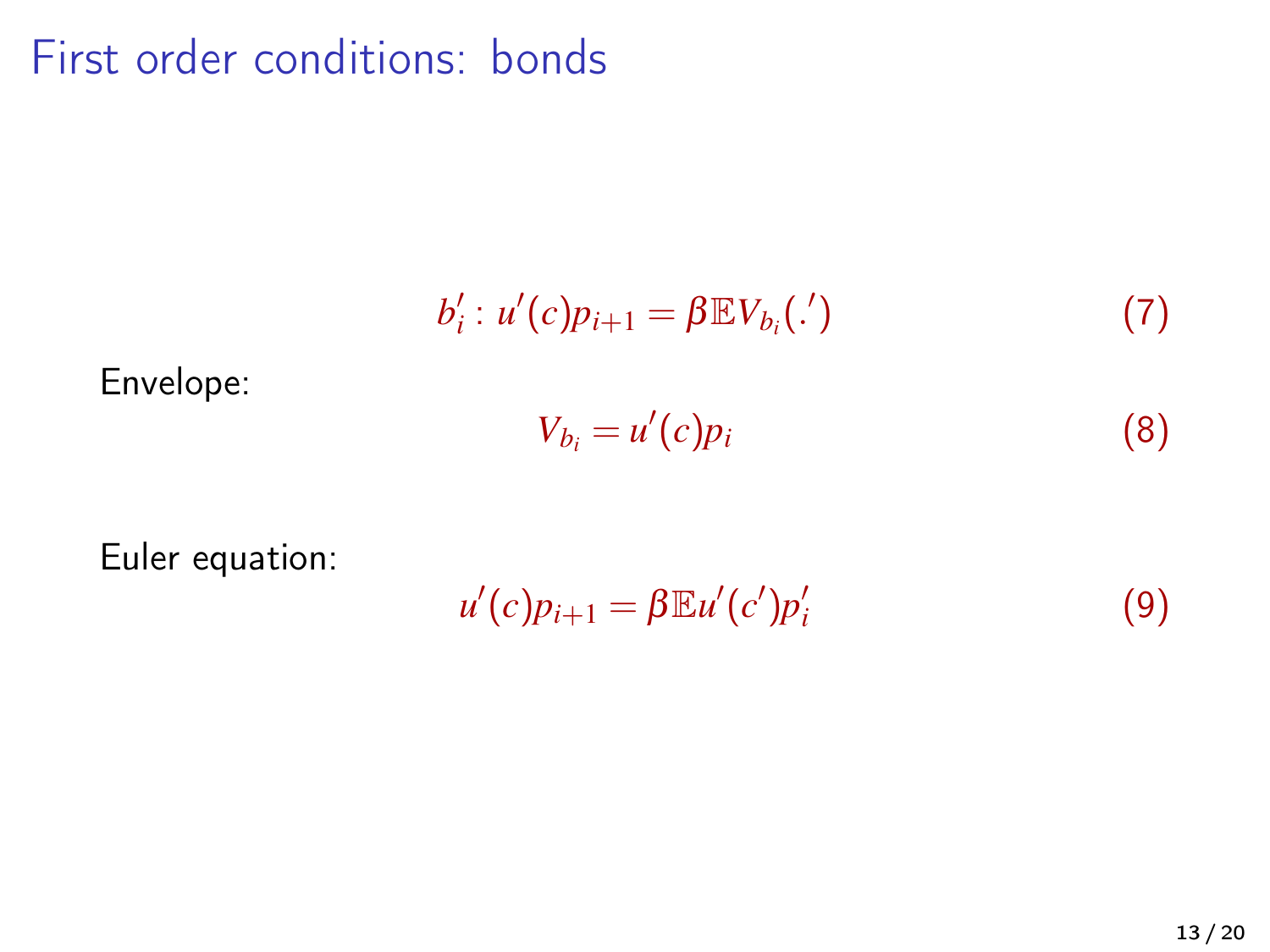#### Lucas asset pricing equation

$$
1 = \mathbb{E}\left\{\frac{\beta u'(c')}{u'(c)}\frac{p'_i}{p_{i+1}}\right\} \tag{10}
$$

The bond return is  $p'_i/p_{i+1}$ 

 $\triangleright$  because buying a bond of maturity  $i+1$  today gives a bond of maturity *i* tomorrow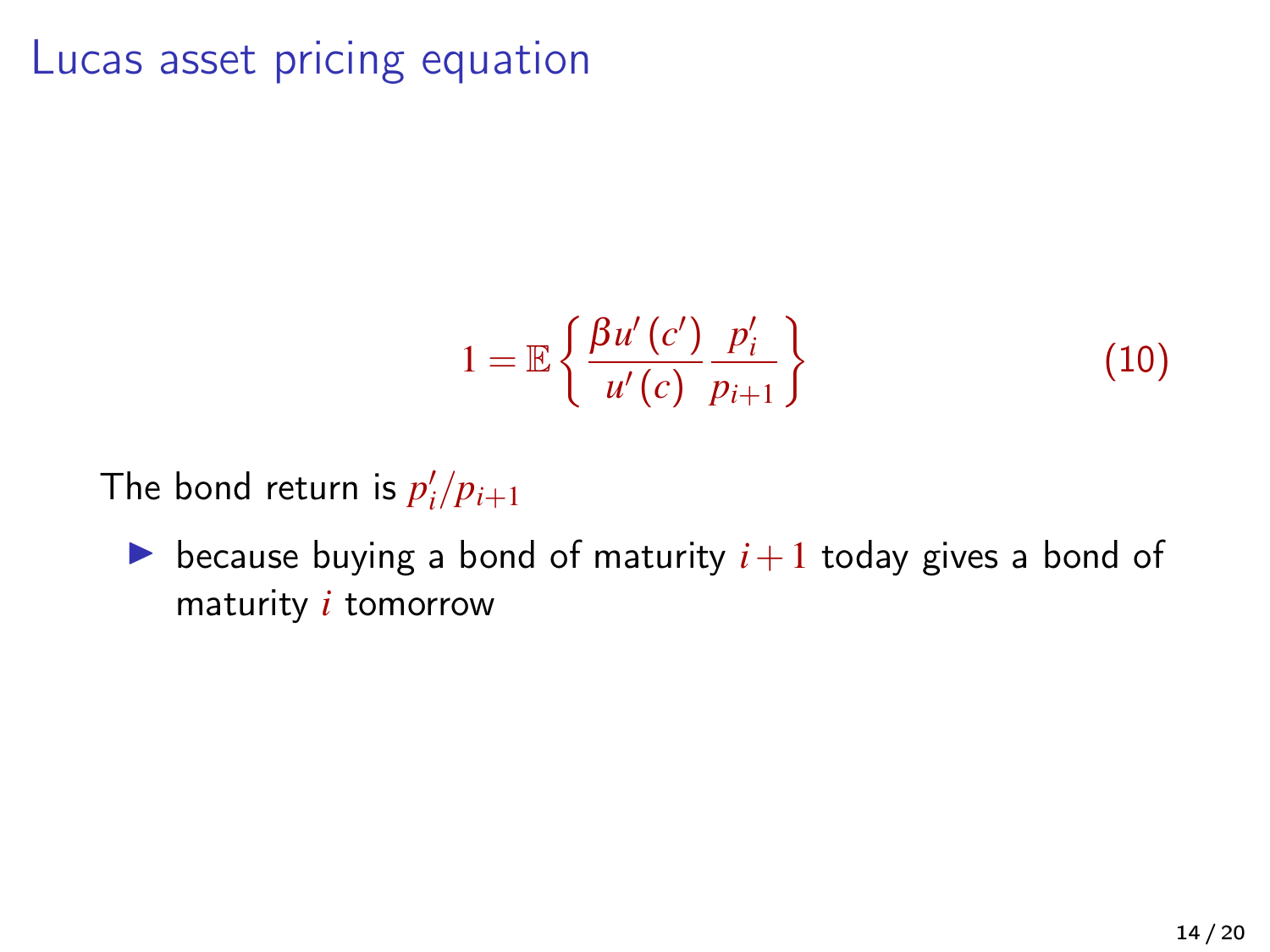#### Bond prices

The price sequence of a given bond is:

$$
p_{n-1,t}, p_{n-2,t+1}, p_{n-3,t+2}, \ldots, 1 \tag{11}
$$

Solve this by backward induction:

$$
p_0 = 1 \tag{12}
$$

Sub that into the Euler equation and iterate to find

$$
p_{t,i} = \beta^i \mathbb{E} \frac{u'(c_{t+i})}{u'(c_t)}
$$
\n(13)

with  $c_t = d_t$ .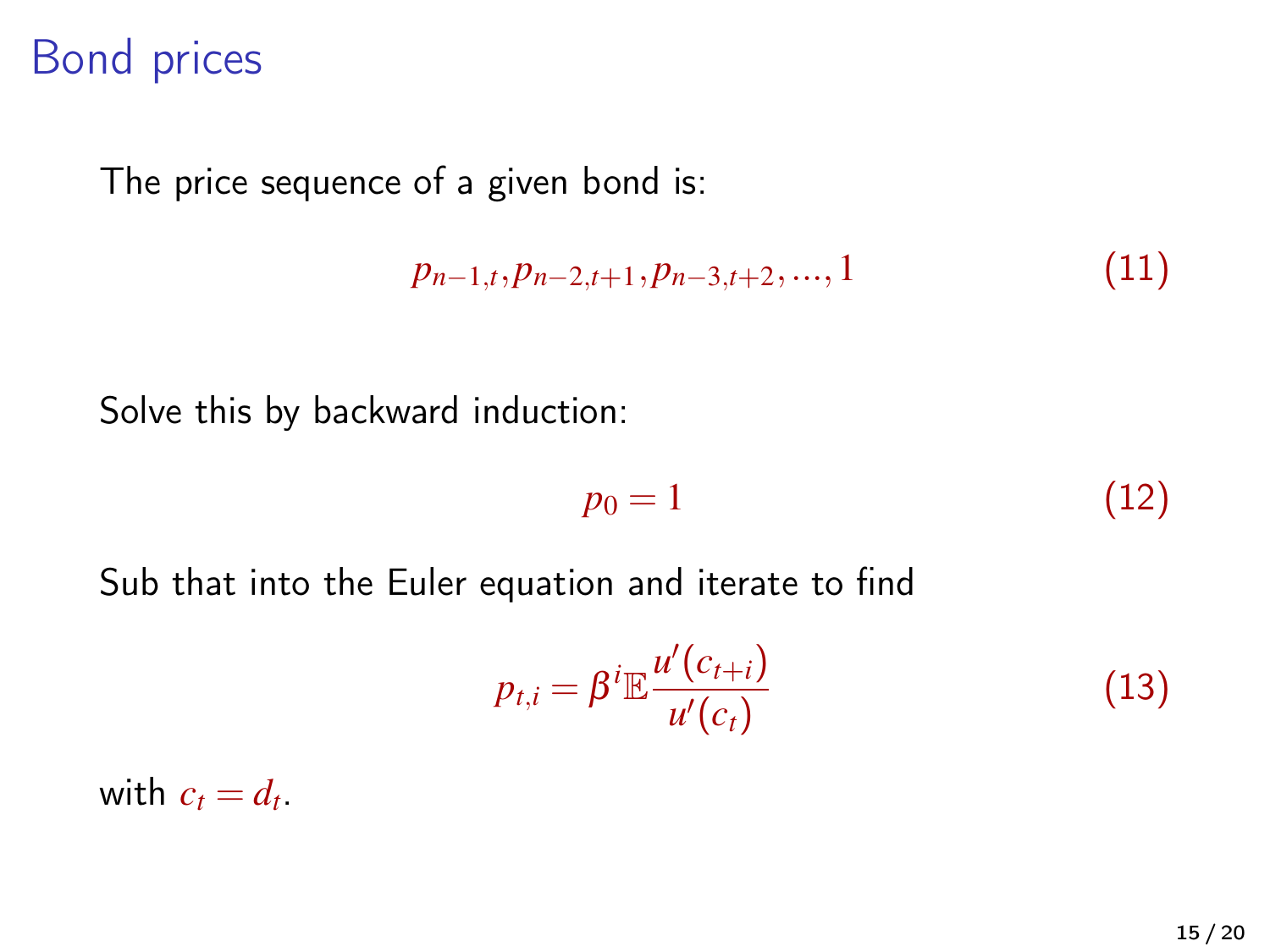### Bond prices

These are actually the standard Lucas asset pricing equations The per period return on the bond is

$$
1 + r_{t,i} = (1/p_{t,i})^{1/i} \tag{14}
$$

because a bond with constant interest rate *rt*,*<sup>i</sup>* for *i* periods would have the same payout.

Therefore:

$$
u'(c_t) = \beta^i \mathbb{E} u'(c_{t+i}) (1 + r_{t,i})^i
$$
 (15)

 $r_{t,i}$  is not stochastic and  $Eu'(c_{t+i}) = Eu'(d_{t+i})$  does not depend on the current state *d*.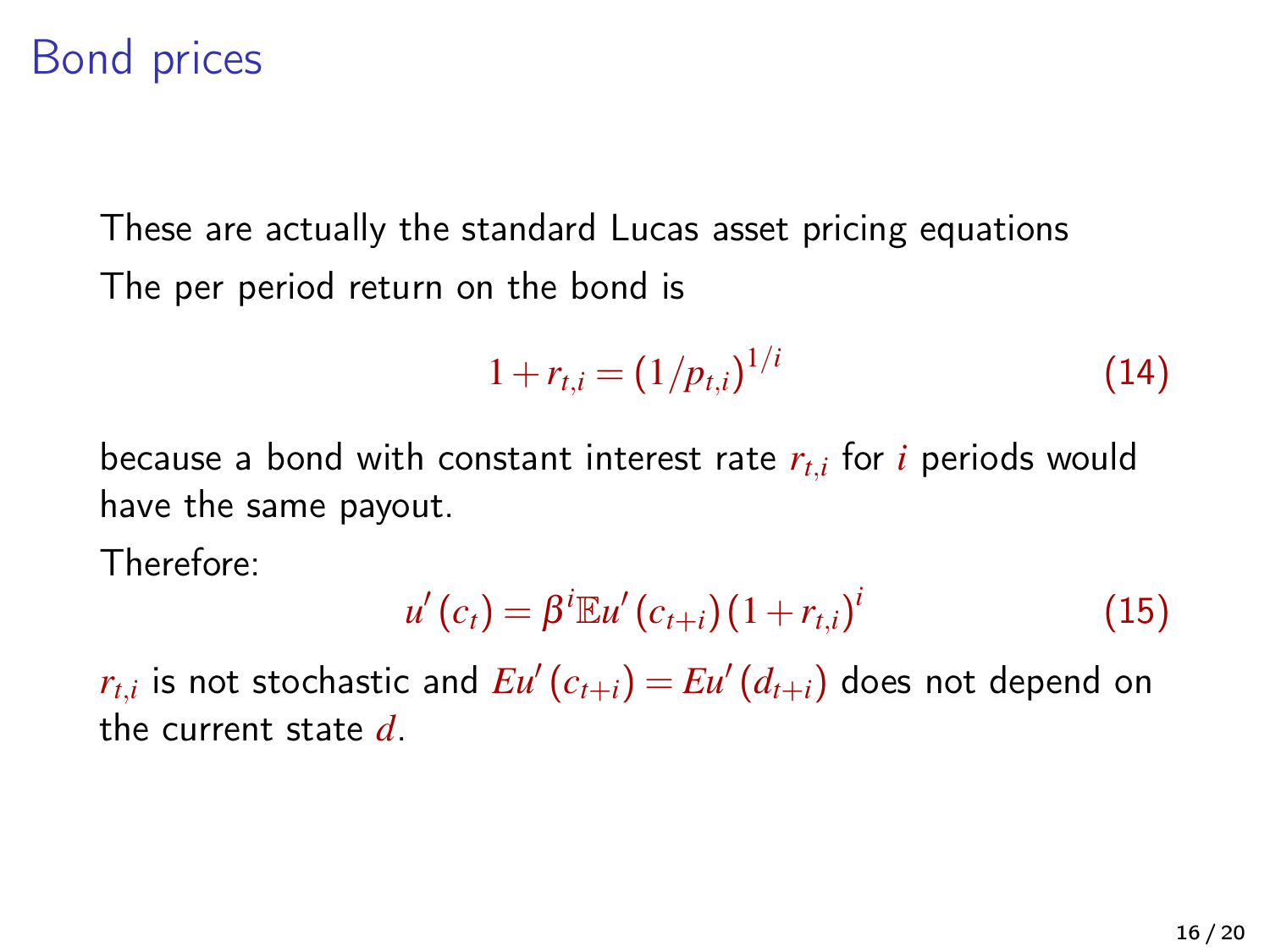#### Yield curve

Yield: the bond's average interest rate over its remaining life

$$
1 + r_{t,i} = \left[ u'(c_t) / E u'(c_{t+i}) \right]^{1/i} / \beta \tag{16}
$$

Simple case: i.i.d. consumption. In a "good period"

$$
u'(c_t)/\mathbb{E}u'(c_{t+i})=\gamma<1
$$
\n(17)

One period bond:

$$
1 + r_{t,1} = \gamma/\beta < 1/\beta \tag{18}
$$

*n* period bond:

$$
1 + r_{t,n} = \gamma^{1/n} / \beta \to 1/\beta \tag{19}
$$

as  $n \rightarrow \infty$ .

The yield curve is upward sloping.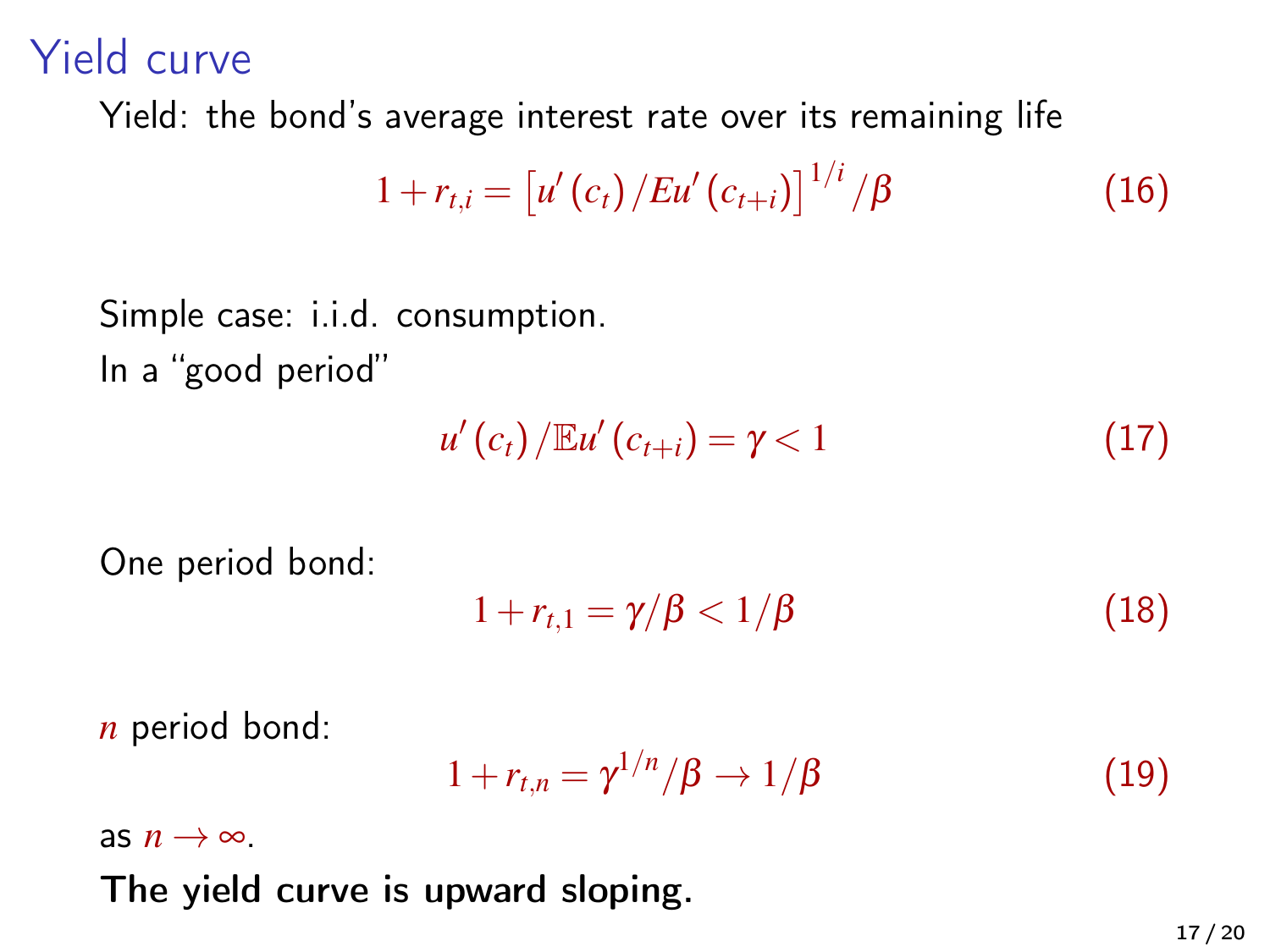## Yield curve intuition

An upward sloping yield curve predicts rising growth in the future. Short yields are low when short term growth rate is low:

- $\triangleright$  households want to save to offset future low consumption
- $\triangleright$  low interest rates are needed to prevent saving
- in the example: growth from *t* to  $t+1$  is negative

Long yields are high when long term growth rate is high:

in the example: growth from  $t+1$  to  $t+2$  is 0

This is consistent with data (inverted yield curve "predicts" slow growth).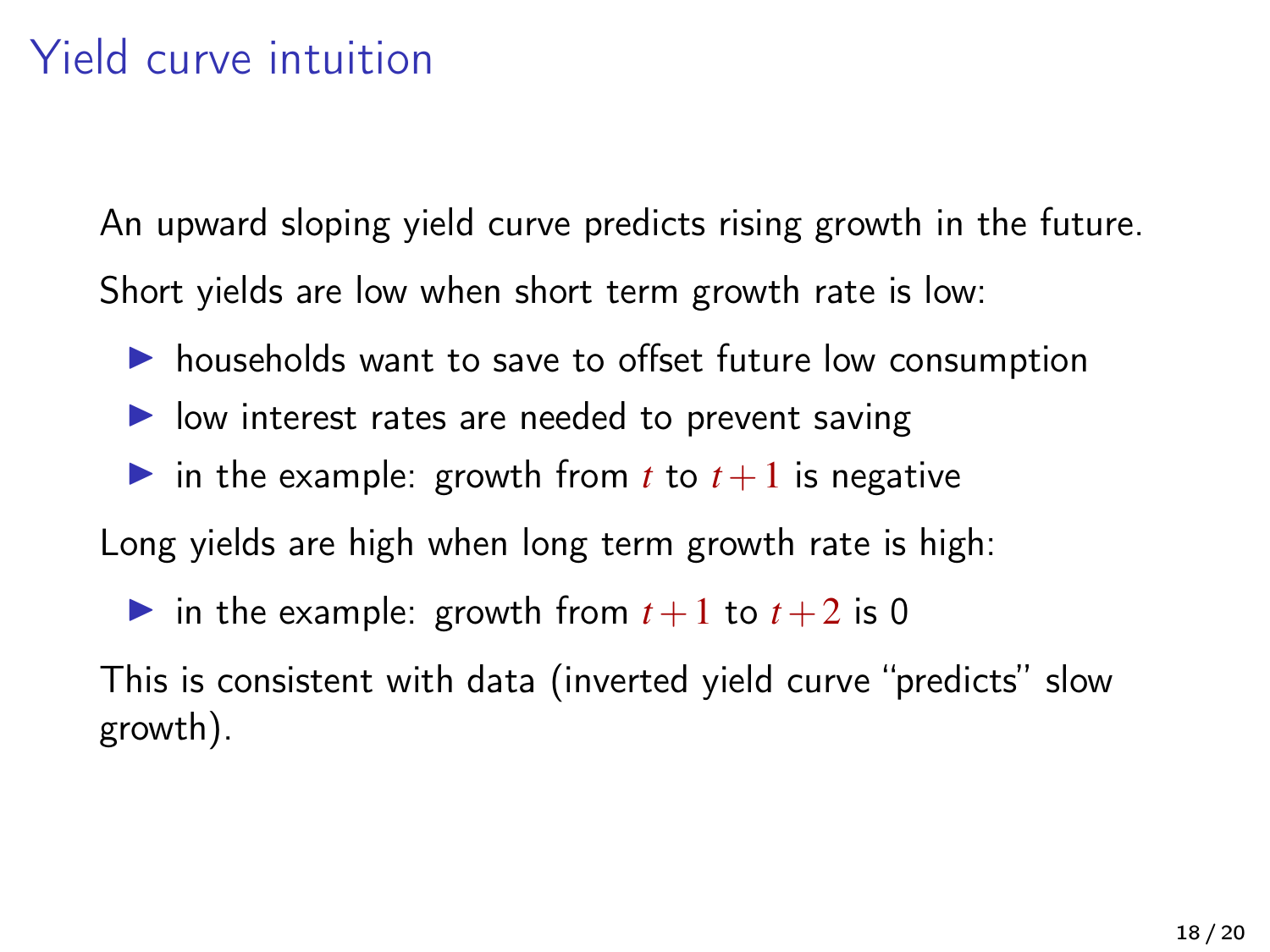## Reading

- ▶ [Romer \(2011\)](#page-19-0), ch. 7.5
- I [Ljungqvist and Sargent \(2004\)](#page-19-1), ch. 7.